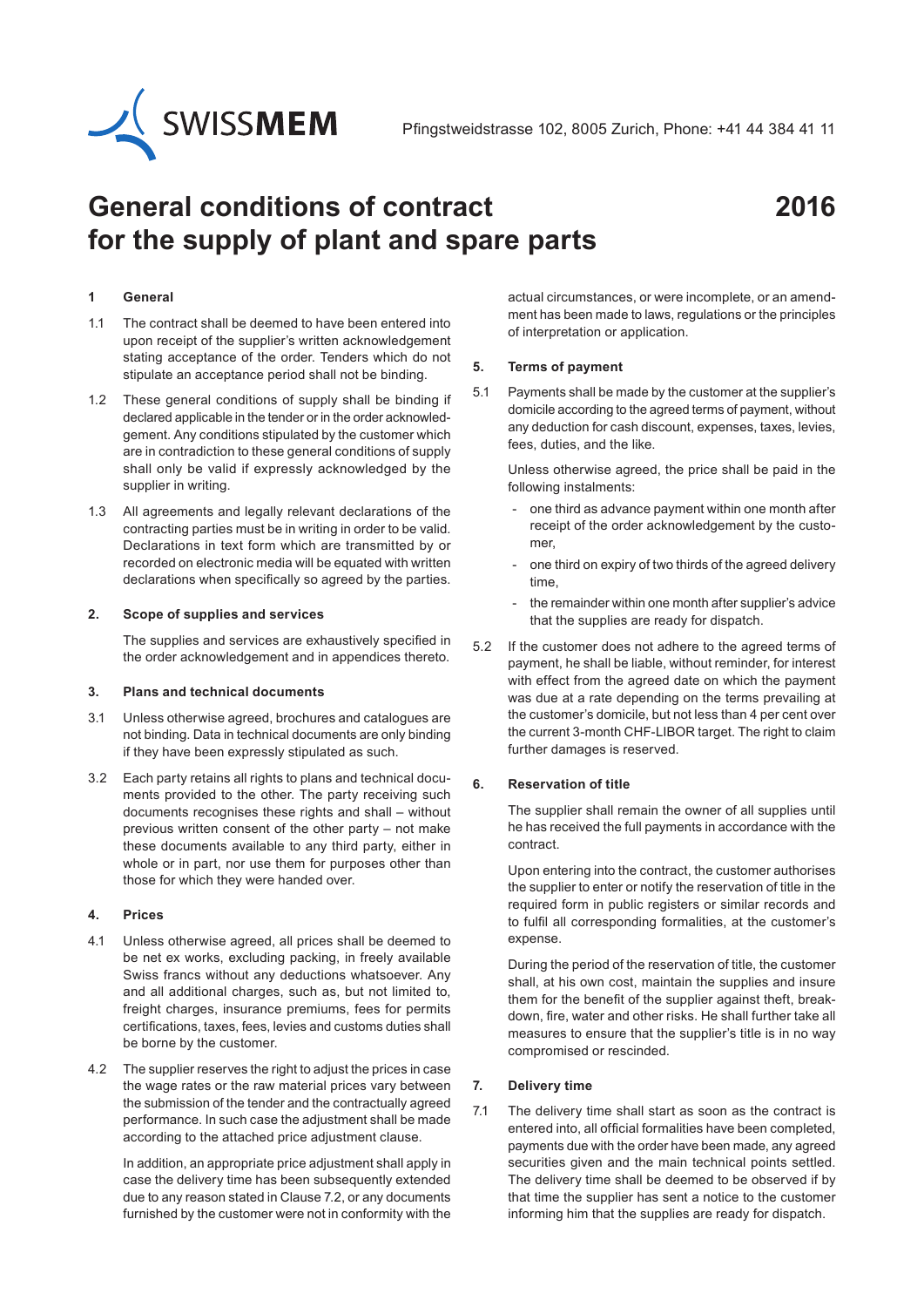- 7.2 The delivery time shall be reasonably extended:
	- a) if the information required by the supplier for the performance of the contract is not received in time, or if the customer subsequently changes it thereby causing a delay in the delivery of the supplies or services;
	- b) if hindrances occur which the supplier cannot prevent despite exercising the required care, regardless of whether they affect the supplier, the customer or a third party. Such hindrances include, but shall not be limited to, epidemics, mobilisation, war, civil war, acts of terrorism, riots, political unrest, revolutions, sabotage, serious breakdown in the works, accidents, labour conflicts, late or deficient delivery by subcontractors of raw materials, semi-finished or finished products, the need to scrap important work pieces, actions or omissions by any authorities or state or supranational bodies, embargoes, unforeseeable transport problems, fire, explosion, natural catastrophes;
	- c) if the customer or a third party is behind schedule with work he has to execute, or with the performance of his contractual obligations, in particular if the customer fails to observe the terms of payment.
- 7.3 The customer shall be entitled to claim liquidated damages for delayed delivery insofar as it can be proven that the delay has been caused through the fault of the supplier and that the customer has suffered a loss as a result of such delay. If substitute material can be supplied to accommodate the customer, the latter is not entitled to any damages for delay.

Damages for delayed delivery shall not exceed 0.5 per cent for every full week's delay and shall in no case whatsoever altogether exceed 5 per cent of the contract price of the part of the supplies in delay. No damages at all shall be due for the first two weeks of delay.

After reaching the maximum liquidated damages for delayed delivery, the customer shall grant the supplier a reasonable extension of time in writing. If such an extension is not observed for reasons within the supplier's control, the customer shall have the right to reject the delayed part of the supplies or services. If a partial acceptance is economically not justified on the part of the customer, the latter shall be entitled to terminate the contract and to claim refund of the money already paid against return of the deliveries supplied.

7.4 Any delay of the supplies or services does not entitle the customer to any rights and claims other than those expressly stipulated in this Clause 7. This limitation does, however, not apply to unlawful intent or gross negligence on the part of the supplier, but does apply to persons employed or appointed by the supplier to perform any of his obligations.

# **8. Passing of benefit and risk**

- 8.1 The benefit and the risk of the supplies shall pass to the customer by the date of their leaving the works at the latest.
- 8.2 If dispatch is delayed at the request of the customer or due to reasons beyond supplier's control, the risk of the supplies shall pass to the customer at the time originally foreseen for their leaving the works. From this moment on, the supplies shall be stored and insured on the account and at the risk of the customer.

#### **9. Inspection and taking-over of the supplies and services**

- 9.1 As far as being normal practice, the supplier shall inspect the supplies and services before dispatch. If the customer requests further testing, this has to be specially agreed upon and paid for by the customer.
- 9.2 The customer shall inspect the supplies and services within a reasonable period of time and shall immediately notify the supplier in writing of any deficiencies. If the customer fails to do so, the supplies and services shall be deemed to have been taken over.
- 9.3 If the supplier has been notified of deficiencies in accordance with Clause 9.2, he shall remedy them as soon as possible, and the customer shall give the supplier the possibility to do so.
- 9.4 The execution of a taking-over test as well as the stipulation of the conditions related thereto require a special agreement.
- 9.5 Deficiencies of any kind in supplies or services shall not entitle the customer to any rights and claims other than those expressly stipulated in this Clause 9 and Clause 10 (guarantee, liability for defects).

# **10. Guarantee, liability for defects**

10.1 The guarantee period is 12 months, or 6 months in case of a multi-shift system. It starts when the supplies leave the works or, if the supplier undertakes the installation, upon completion thereof. If dispatch or installation are delayed due to reasons beyond supplier's control, the guarantee period shall end not later than 18 months after supplier's notification that the supplies are ready for dispatch.

For replaced or repaired parts the guarantee period starts anew and lasts 6 months from the replacement or completion of the repair, but not longer than the expiry of a period double the guarantee period stipulated in the preceding paragraph.

The guarantee expires prematurely if the customer or a third party undertakes modifications or repairs or if the customer, in case of a defect, does not immediately take all appropriate steps to mitigate the damage and give the supplier the possibility to remedy the defect.

- 10.2 Upon the written request of the customer, the supplier may choose to repair or replace as quickly as possible any parts of the supplies which, before the expiry of the guarantee period, are proven to be defective due to bad material, faulty design or poor workmanship. Replaced parts shall become the supplier's property if he does not explicitly renounce this. Under restriction of proportionality, the supplier shall bear the costs of remedying the defective parts provided that they do not exceed the customary costs of transport, personnel, travelling, accommodation, dismantling and reassembly of the defective parts.
- 10.3 Express warranties are only those which have been expressly specified as such in the order acknowledgment or in the specifications. An express warranty is valid until the expiry of the guarantee period at the latest.

If the express warranties are not or only partially achieved, the customer may first of all require the supplier to carry out the improvements immediately. The customer shall give the supplier the necessary time and possibility to do so.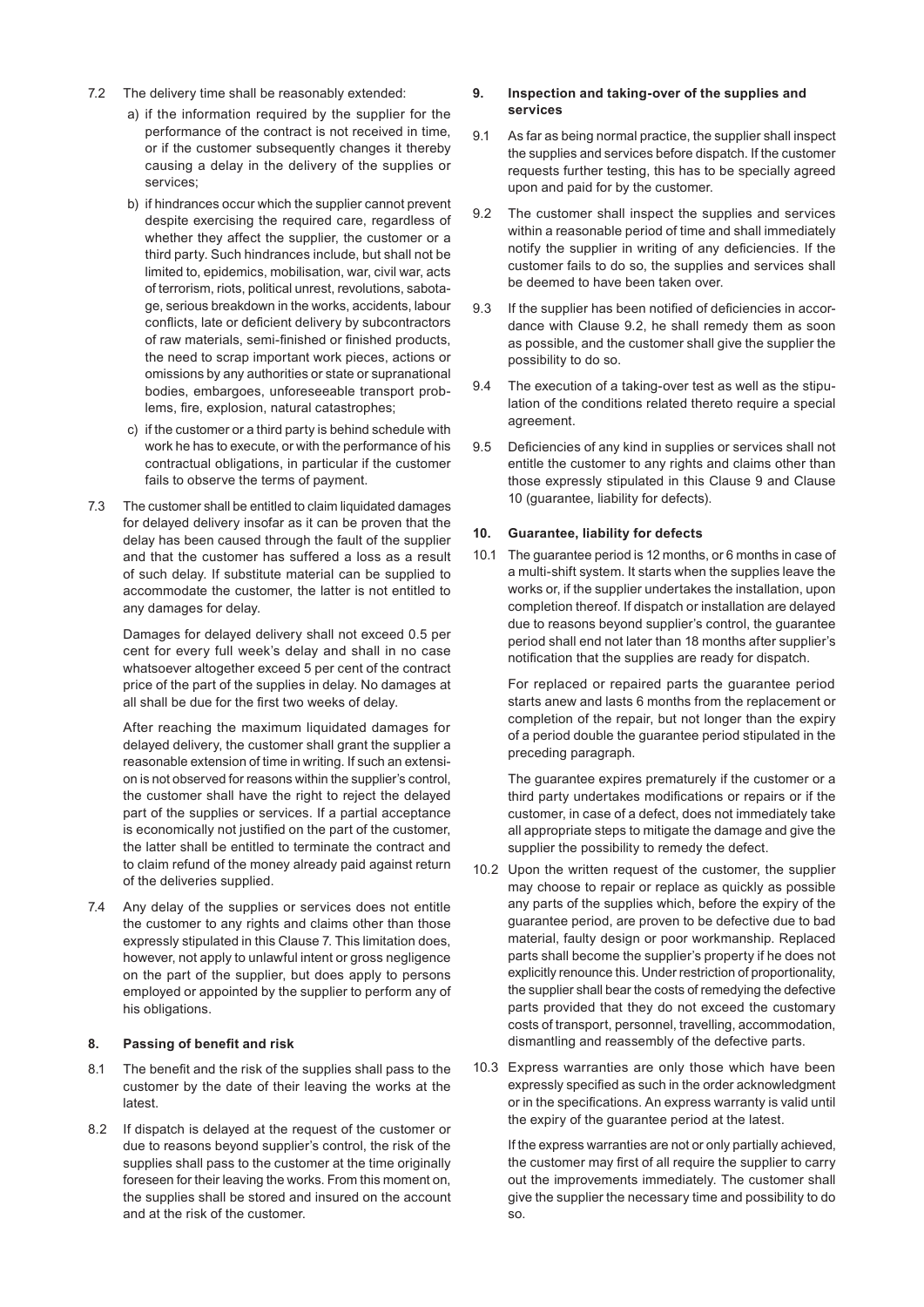If these improvements fail completely or in part, the customer may claim a reasonable reduction of price. If, however, the defects are of such significance that they cannot be remedied within a reasonable time and provided that the supplies and services cannot be used for their specified purpose, or if such use is considerably impaired, then the customer shall be entitled to refuse acceptance of the defective part or, if partial acceptance is economically not justified for him and he communicates this immediately, to terminate the contract. In this case the supplier can only be held liable for reimbursing the sums which have been paid to him for the parts affected by the termination.

- 10.4 All deficiencies which cannot be proven to have their origin in bad material, faulty design or poor workmanship, e.g. those resulting from normal wear, improper maintenance, failure to observe the operating instructions, excessive loading, use of any unsuitable material, influence of chemical or electrolytic action, building or installation work not undertaken by the supplier, or resulting from other reasons beyond supplier's control are excluded from the supplier's guarantee and liability for defects.
- 10.5 With respect to any defective material, design or workmanship as well as to any failure to fulfil express warranties, the customer shall not be entitled to any rights and claims other than those expressly stipulated in Clauses 10.1 to 10.4.

#### **11. Export control**

The customer recognises that the supplies may be subject to Swiss and/or foreign legal provisions and regulations on export control and are not allowed to be sold, leased or otherwise transferred or used for a purpose other than the agreed without an export or re-export permit of the competent authority. The customer undertakes to comply with such provisions and regulations. He is aware that these may change and that they apply to the contract in the current valid wording.

#### **12. Exclusion of further liability on the supplier's part**

All cases of breach of contract and the relevant consequences as well as all rights and claims on the part of the customer, irrespective on what ground they are based, are exhaustively covered by these general conditions of supply. In the event that claims of the customer in relation to or in connection with the contract or the breach thereof should exist, the total amount of such claims is restricted to the price paid by the customer. In particular, any claims not expressly mentioned for damages, reduction of price, termination of or withdrawal from the contract are excluded. In no case whatsoever shall the customer be entitled to claim damages other than compensation for the costs of remedying defects in the supplies. This in particular refers, but shall not be limited, to loss of production, loss of use, loss of orders, recall costs, loss of profit and other direct or indirect or consequential damage. Liability is also excluded for compensation claims from third parties against the customer for infringements of intellectual property rights.

This exclusion of further liability on the supplier's part does not apply to unlawful intent or gross negligence on the part of the supplier, but does apply to persons employed or appointed by the supplier to perform any of his obligations. This exclusion of liability does not apply as far as it is contrary to compulsory law.

# **13. Installation**

If the supplier undertakes installation or supervision of the installation, the General Conditions of Installation of Swissmem shall apply.

#### **14. Jurisdiction and applicable law**

# 14.1 **The place of jurisdiction for both the customer and the supplier shall be at the registered office of the supplier.**

The supplier shall, however, be entitled to sue the customer at the latter's registered address.

14.2 The contract shall be governed by Swiss substantive law.